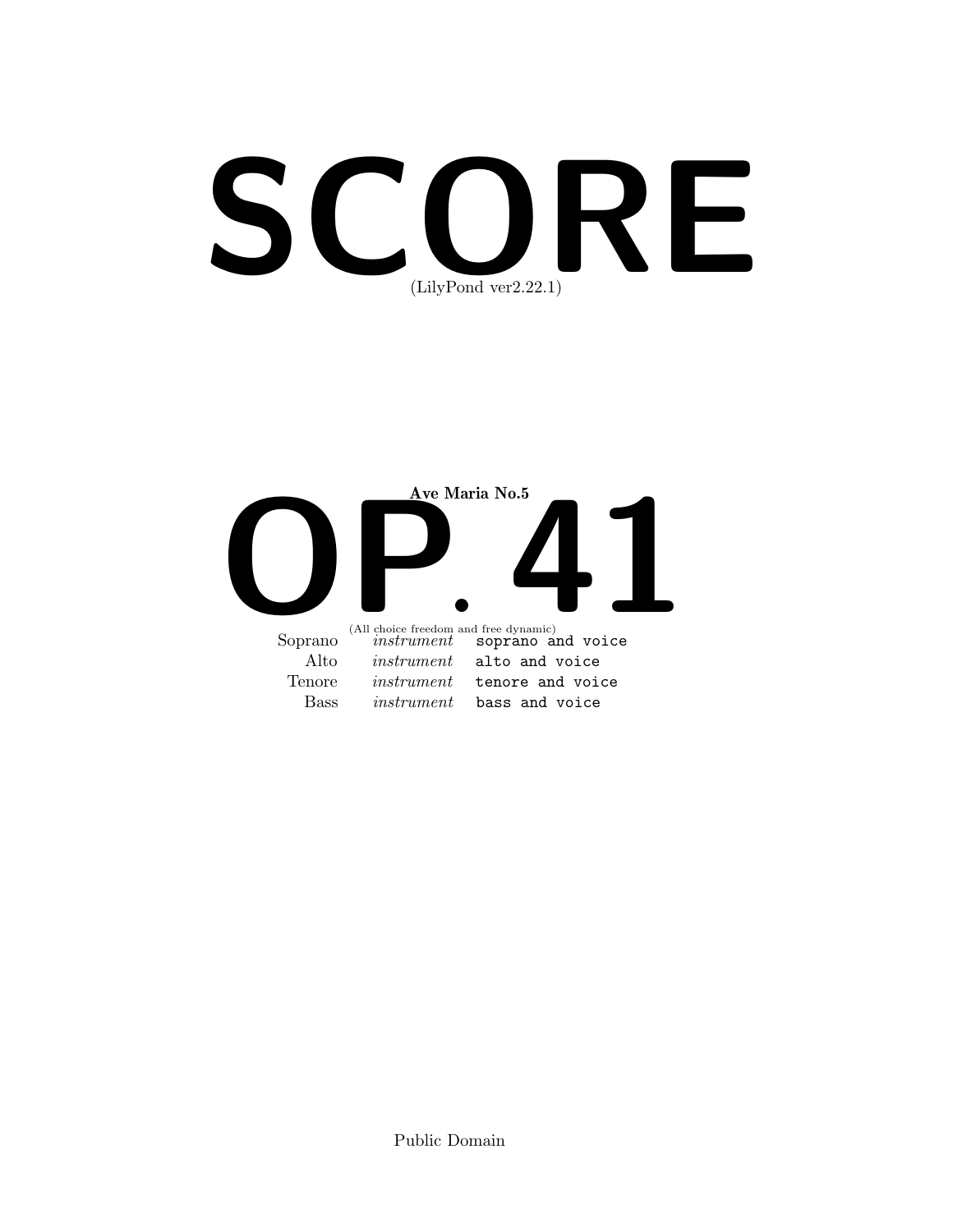## Prayers;(Latin)

Ave Maria, gratia plena,

Dominus tecum,

benedicta tu in mulieribus,

et benedictus fructus ventris tui Jesus.

Sancta Maria mater Dei,

ora pro nobis peccatoribus, nunc,

et in hora mortis nostrae.

Amen



[Madonna dell Granduca] Painter; Raphael (1483-1520)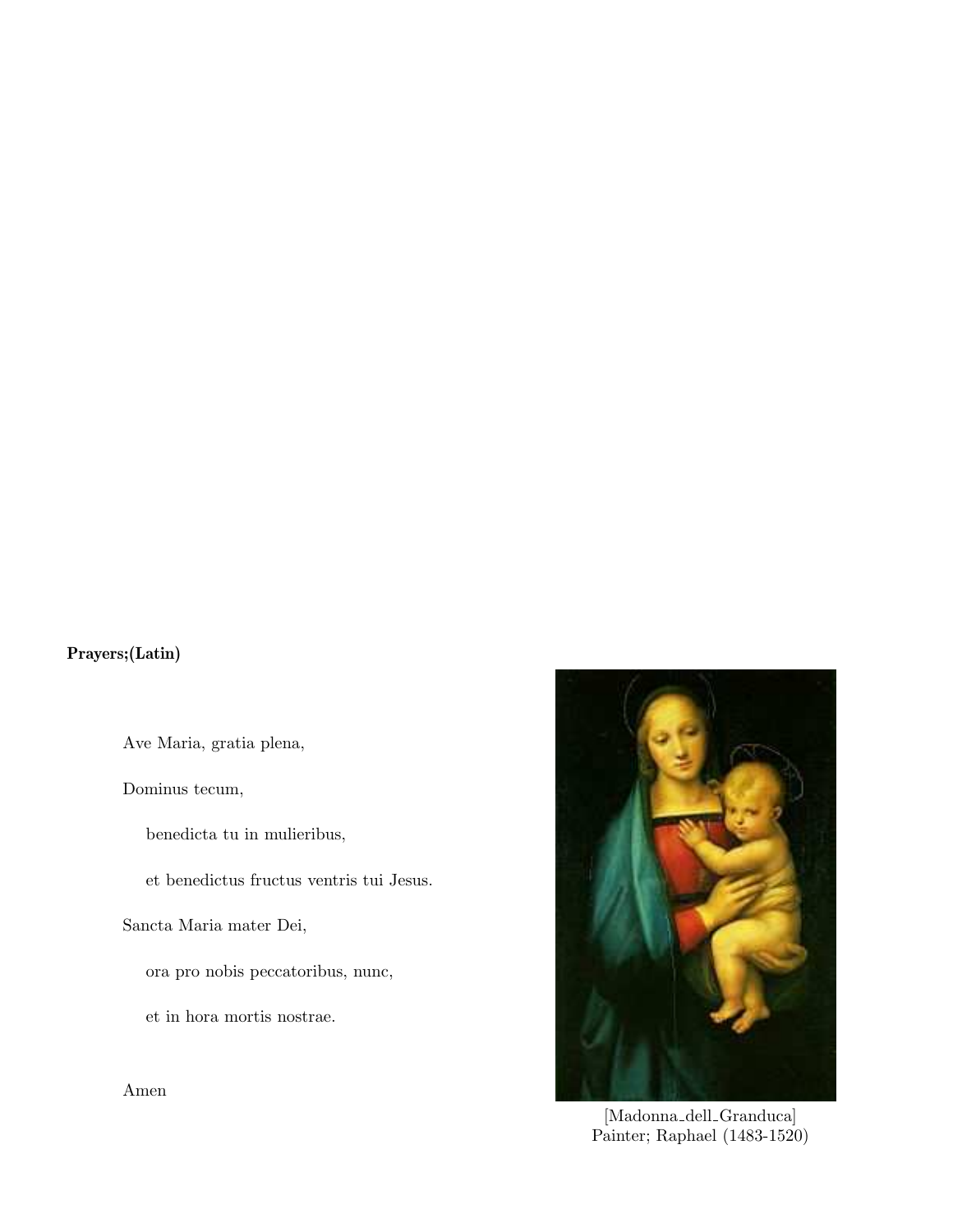## **Ave Maria**

## **2010**

**soprano; C clef on 1st line, alto; C clef on 3rd line.**

 **bass; F clef on 4th line, tenor; C clef on 4th line.**

Prayers *Yukio Yoshida* Vivace Jan. 02, JST 2010

Op.41 Ave Maria;No.5

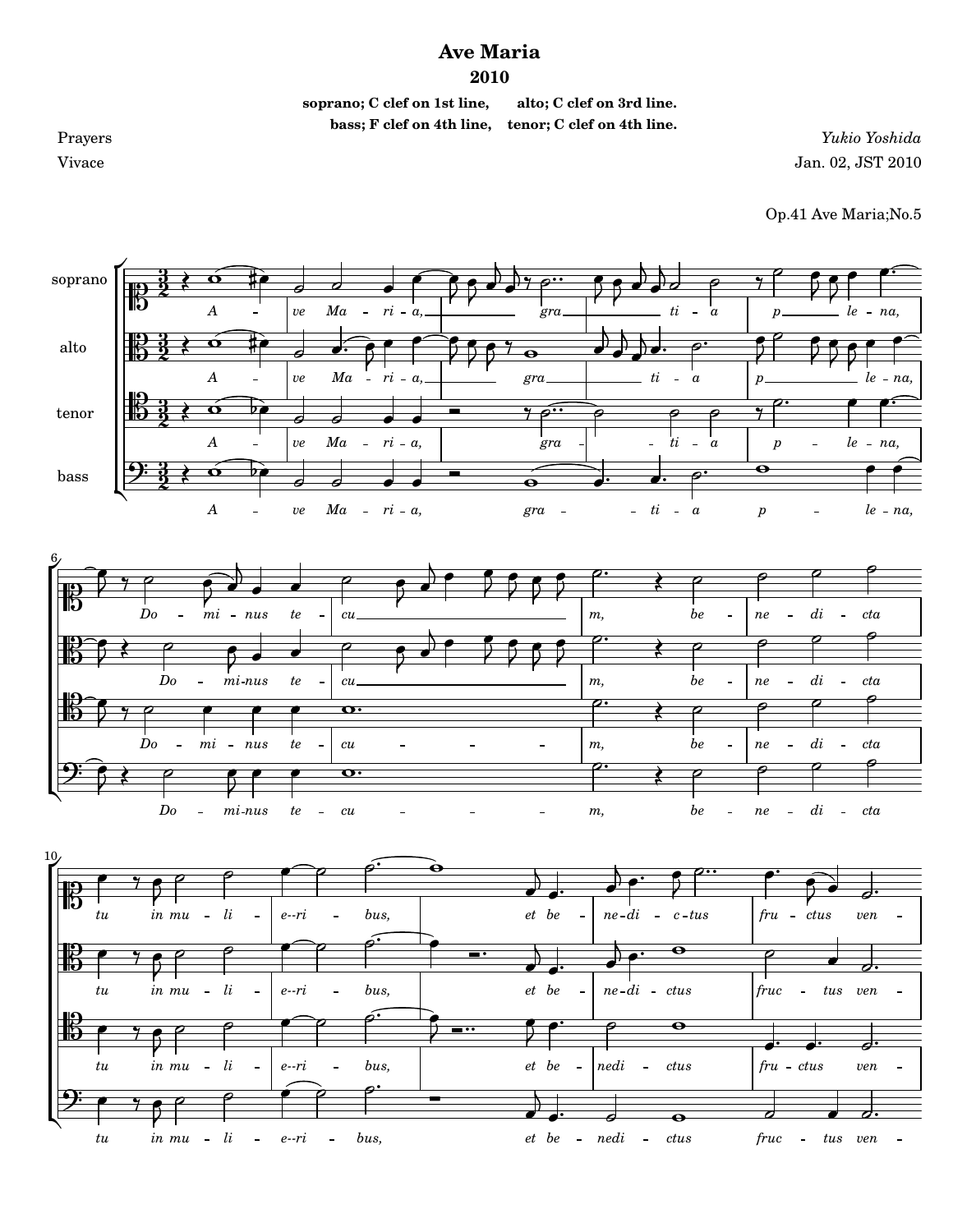